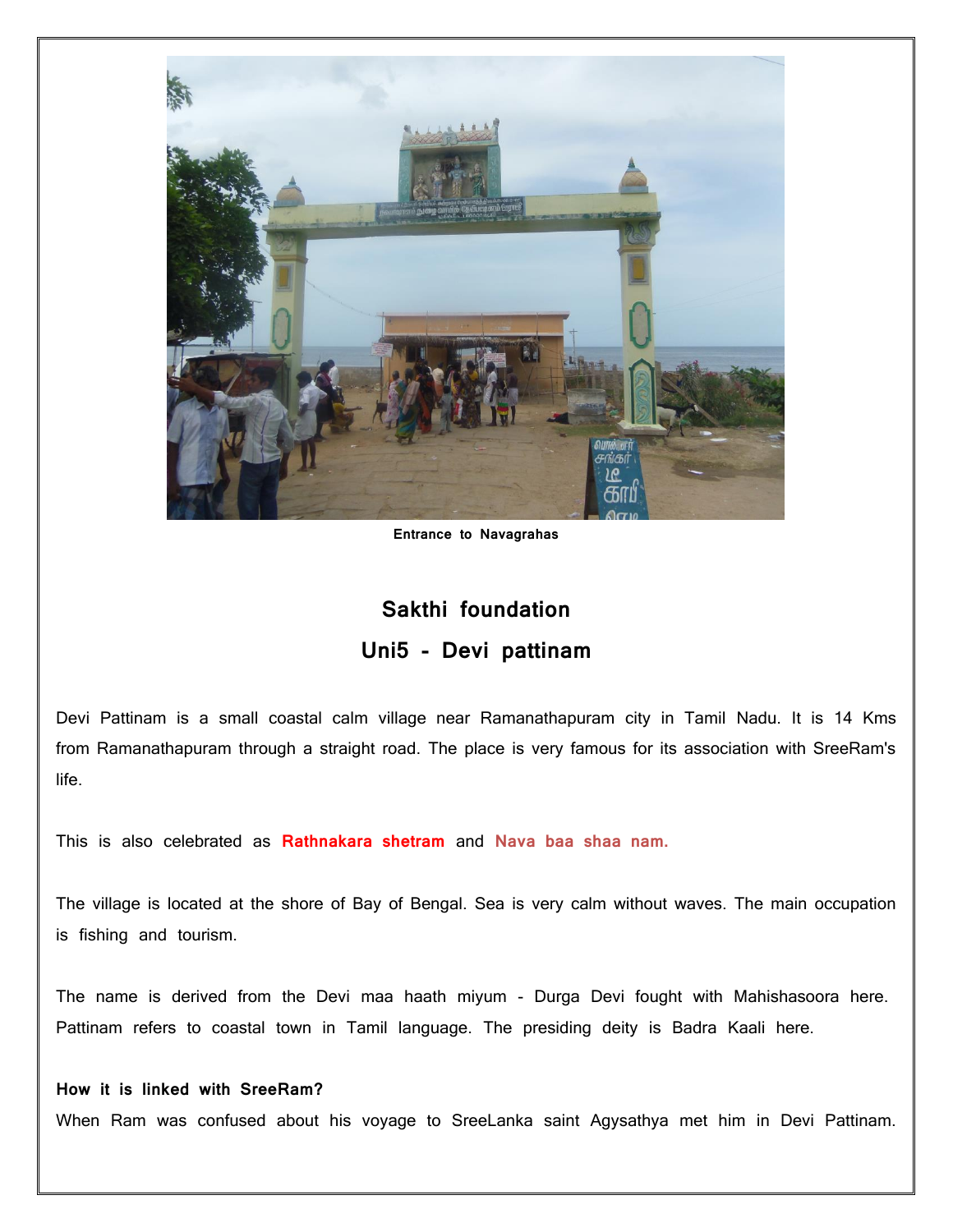

He listened to Ram's situation and predicts his **sal energy** level.

He predicts the position of planets and suggests Rama to perform Navagraha pooja at the sea shore.

Immediately the Vaanara Nala [one who laid the Rama Bridge] brought 9 stones and installed at sea shore. Now we can see them inside the sea. We can reach them through a bridge. We can touch them and offer poojas also. These stones representing navagrahas are known as ''nava baashaanam'' - mixture of 9 toxins which works as medicine.

## **[Wooden Clubs of Karupu – Shiva gana]**

## **9 features of human mind have to be tamed and given proper energy to have a good life.**

Rama knew that Sitha is in Lanka. But he does not know how to cross the sea. This is our situation also. We need to perform proper rituals to 9 planets.

In this auspecious occassion Agasthya rendered **''Aadhithya Hridhayam''** - the Sanskrith sthuthi upon Sun and asked Rama to chant with true awareness.

Agasthya performed the rituals and also Rama and Laxmana with vaanara army observed Navarathry poojas at Devi Pattinam.

After this Agysthya asked people to perform regular navagraha poojas and ancestral worship here. This is the only temple where we can see and worship for 24 hours.

SreeRama also worshipped the Vishnu deity - Jaganatha and Thaila Kesava Perumal here. He is known as **''kadalai adaitha perumal''** - One who erected bridge across the ocean.

At the entrance of the temple we can see the **Karupu swamy** - **Shiva gana** represented with wooden clubs. Vaanara army performed kalabali - ritual sacrifice to erect bridge to this Shiva gana and took his blessings for the protection while crossing the sea.

People need to cultivate more civics sense in maintaining the sea without litering.

The place gives us the real vibrations of SreeRam.